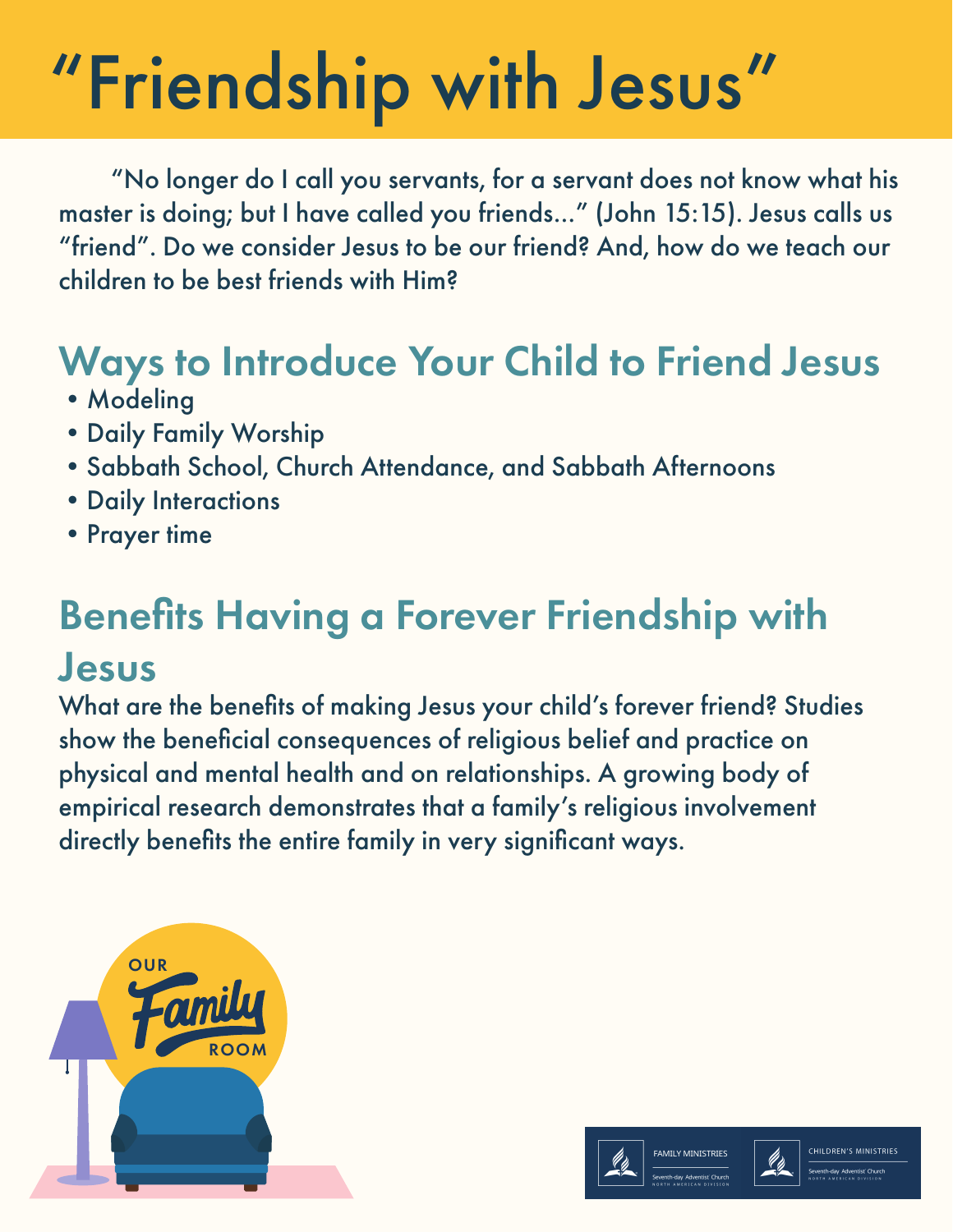### Benefits to the Entire Family Unit: (David Dollahite & Thatcher, 2005)

- •Divorce rates are lower and marital satisfaction and quality scores are the highest among religiously involved couples.
- •Religious practices are linked with family satisfaction, closer father-child relationships, and closer parent-child relationships.
- •There is less domestic violence among more religious couples, and religious parents are less likely to abuse or yell at their children.
- •An active religious life promotes involved and responsible fathering and is associated with more involved mothering.
- •Greater religiosity in parents and youth is inversely related with many high-risk behaviors, all of which have potential to greatly influence current and future family relationships.

### Benefits to Your Child:

### 1. It promotes their eternal happiness.

When your child has Jesus as their friend, they will discover joy in Jesus Christ. They will understand that true lasting happiness is not in all the "stuff" the world has to offer but in knowing Jesus.



#### 2. It helps them make sense out of life. Your child will come to understand God as the Creator, how sin entered the world, God's gift of salvation, and look forward to their heavenly home that waits.



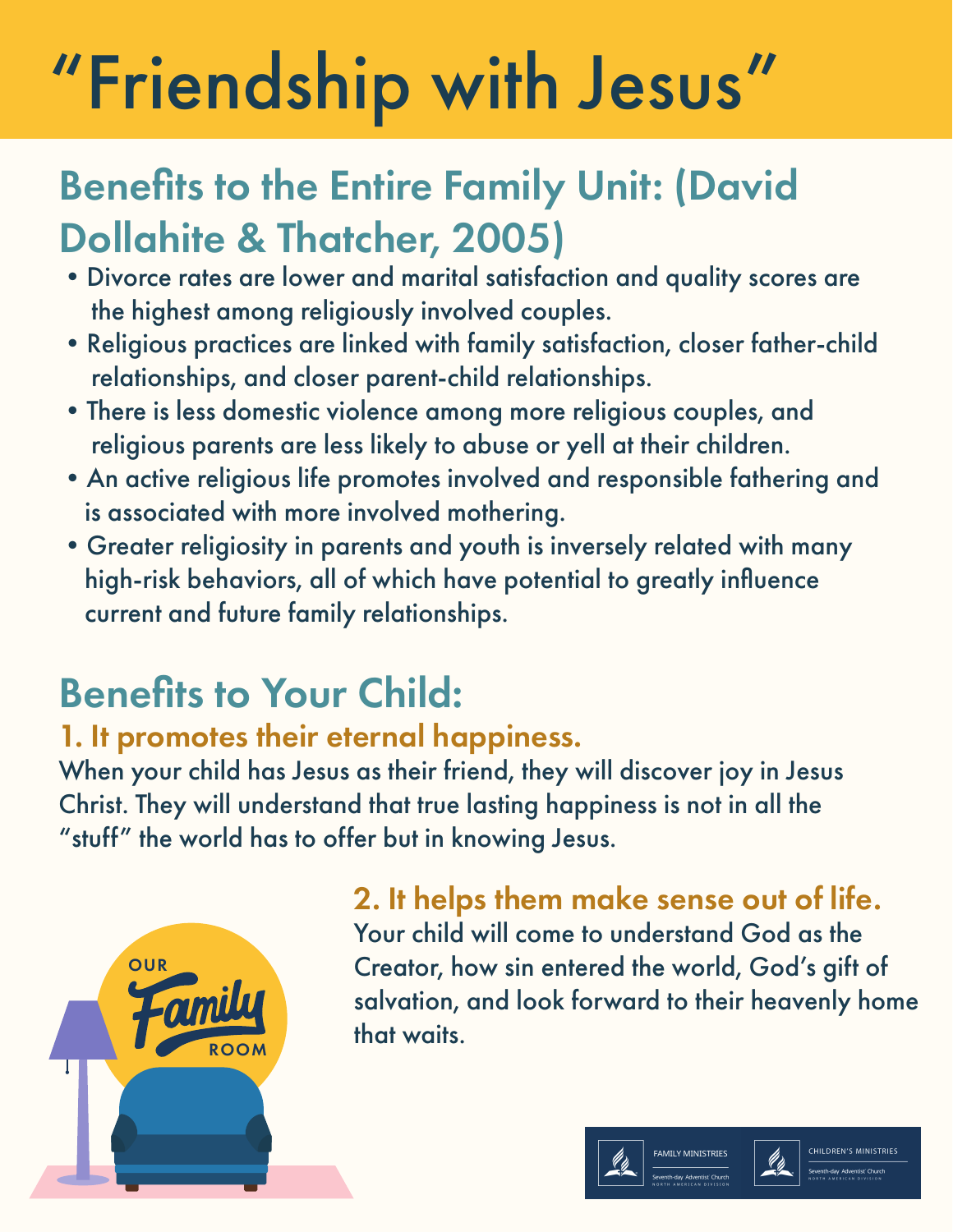#### 3. It's their best chance to accept Christ.

Research has proven that children tend to be more receptive to the gospel than any other age group. Take advantage of those young years to introduce your little ones to Jesus.

#### 4. It can help counter-balance worldly influences.

Children need positive influences to tip the scale in this secularized world. A friendship with Jesus helps them focus on the spiritual rather than the secular.

#### 5. It can help them learn to love others.

The second greatest commandment is to love your neighbor. We must teach this as a way of life, because it doesn't come naturally. A love for Jesus flows out to others.

#### 6. It is something fun to do.

Do you know who invented fun? God did. Do you know why? For His own glory. While entertainment and fun seeking can become an idol, we should not think God is against fun. Being friends with Jesus is fun and it is your responsibility as a parent to focus on the joy of service, the beauty in nature, and the happiness that comes from knowing Jesus.





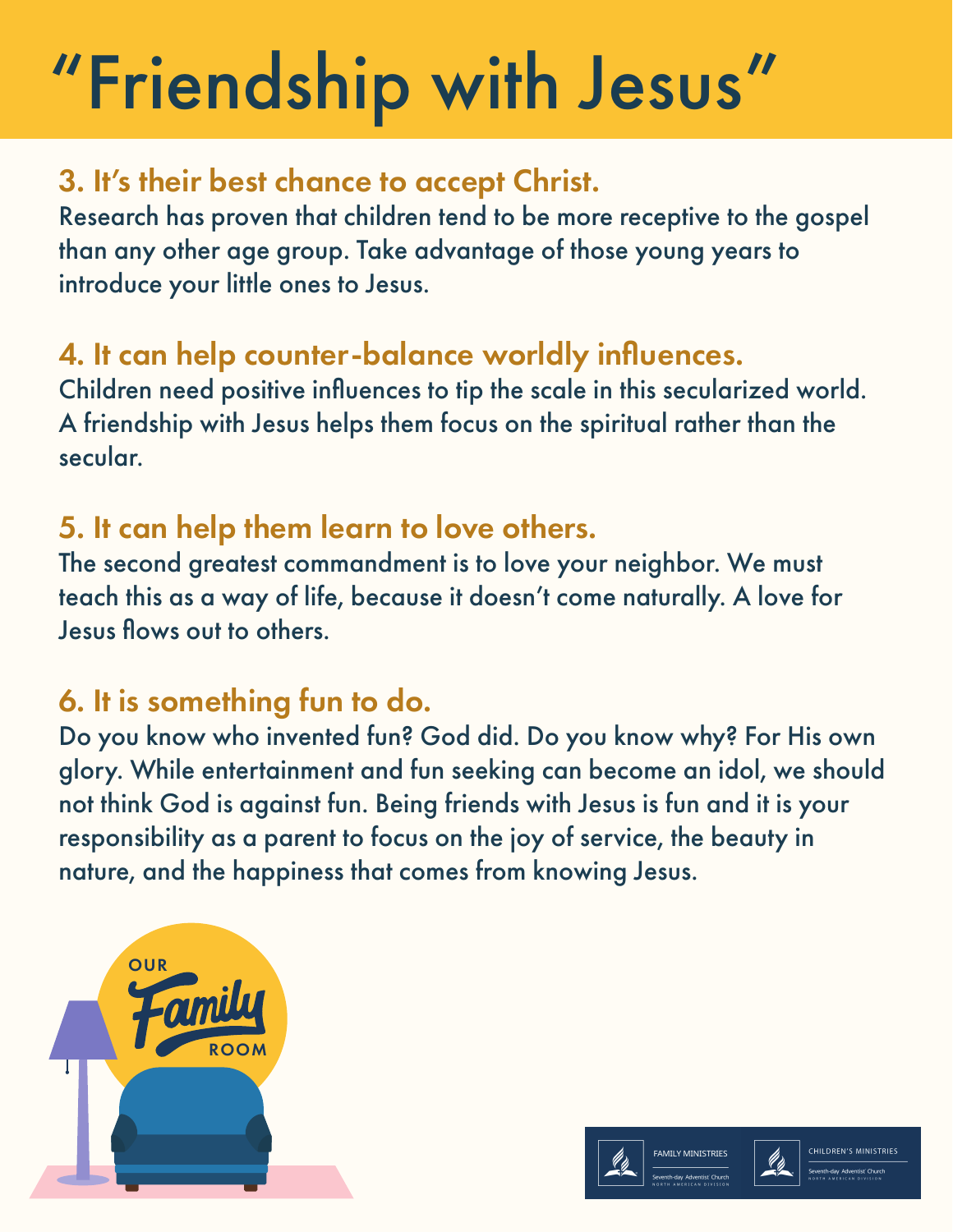### 7. It helps them with their relationships/friendships.

Exposing your child to those who share your family faith values will assist them in their choice of friends. This is a key benefit to your child as you have the opportunity to guide them in establishing positive relationships.

### 8. It gives children special memories.

Think back to when you were a child. Can you remember a special Sabbath School teacher or other church related event? Things like crafts made in Vacation Bible School and songs learned in Sabbath School can become a lasting memory. Or, perhaps it is a favorite family worship activity or the way that you said family prayers. When Jesus is your child's best friend you expose them to many memory making opportunities.

#### 9. It allows them to make friends with adult volunteers in a safe environment.

In our culture child safety is a constant concern, and rightly so. But there is still great value in kids finding trusted adults. Your practices as a family will expose them to significant adults such as a pastor, Sabbath School teacher, or other family friend.





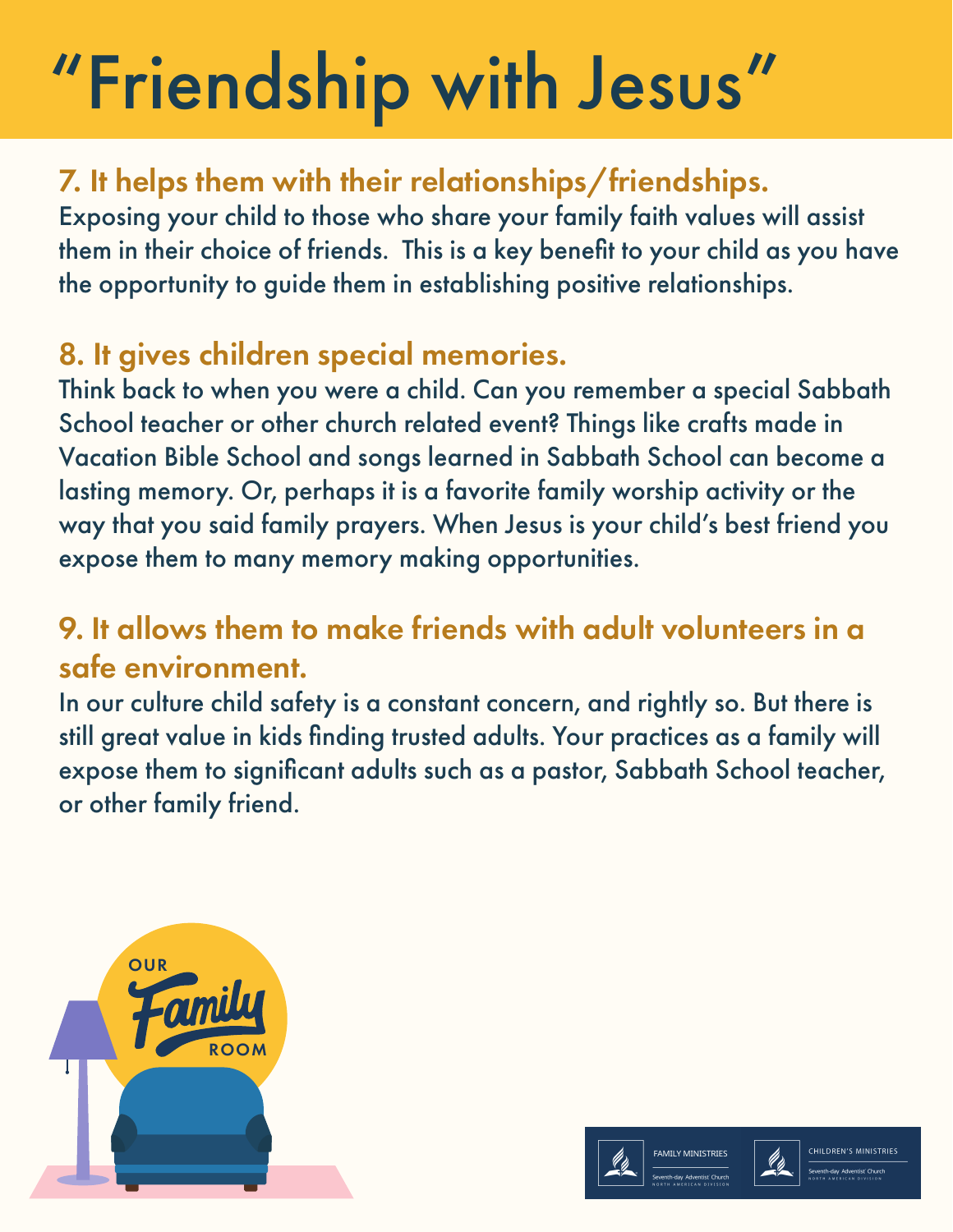A forever friendship with Jesus for your child begins with you. Take some time for self-reflection. Would your child say that Jesus is your best friend?

 Daily family worship may seem like another thing to add to an already over scheduled day. Consider ways that you can enhance the experience for your family and make it something the children eagerly anticipate all during the day.

 Attendance at Sabbath School and church on a regular basis is important to the spiritual health of the entire family. Sabbath afternoons are a special time to enjoy each others' company and to connect with Jesus.

 Common daily activities provide numerous opportunities to teach your child about Jesus. As a parent you need to be open and look for those moments and not allow them to pass. Ultimately, by having a forever relationship with Jesus Christ, your child will experience benefits that will last a lifetime and carry them through eternity.



#### References

Dollahite, D. and Thatcher, J. (2005) "How Family Religious Involvement Benefits Adults, Youth, and Children and Strengthens Families." The Sutherland Institute. Retrieved from: www. sutherlandinstitute.org



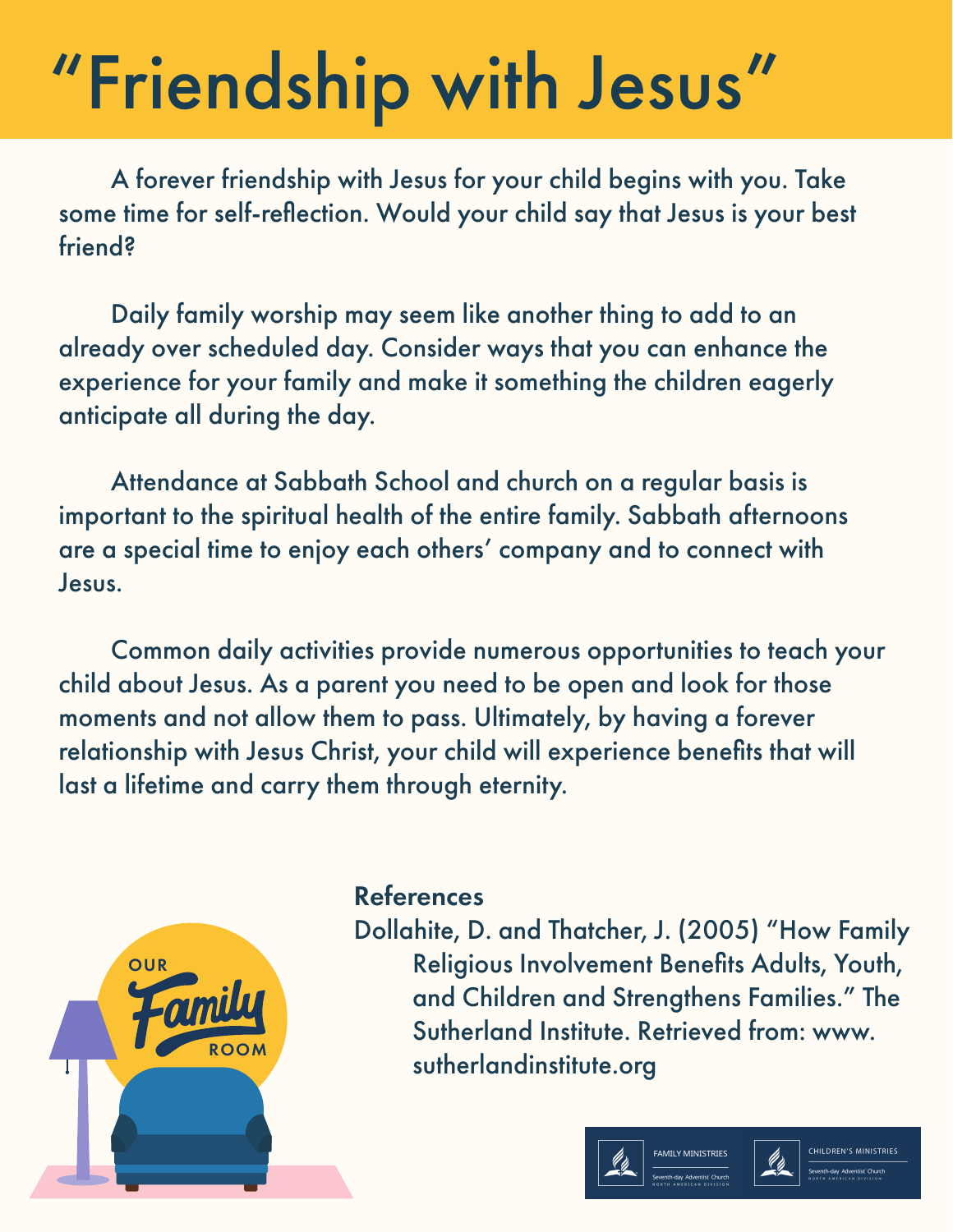

| <b>Today's Date:</b>           |
|--------------------------------|
| Today Verse I choose today is: |

Stuck and need help finding a verse? Look up this one: Psalms 62:8 "Trust in Him at all times, you people; Pour out your heart before Him; God *is* a refuge for us. *Selah***"**



**Who is this verse talking about? And when was this verse taking place?**

Does your Bible have an introduction page at the beginning of each books? What about at the beginning of each chapter?



**What is this verse saying?**

Think about this verse...Think some more. Ready? Write down what you think the verse is saying to you. Now ask your mom and dad, or your gramma or grampa what they think the verse means. Does it match what you think? Discuss what you wrote.



#### **How are you going to apply this verse to your life today?**

I'm going to  $\sqrt{2\pi}$ 

When you are finished... draw a picture on the back of this page representing what you think the verse is saying to you! Share with a friend.



**childmin.org #sayyestoJesus**





**CHILDREN'S MINISTRIES**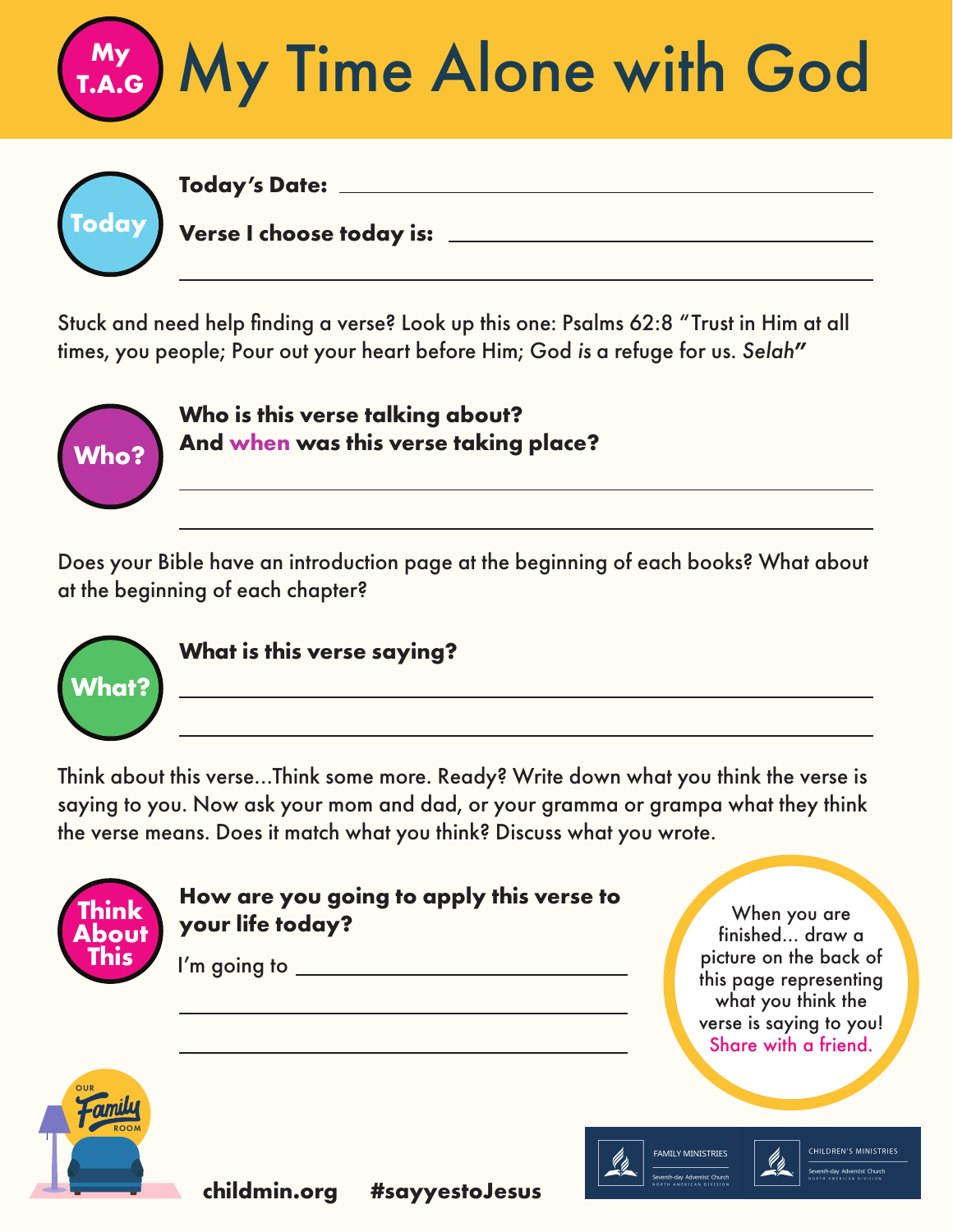